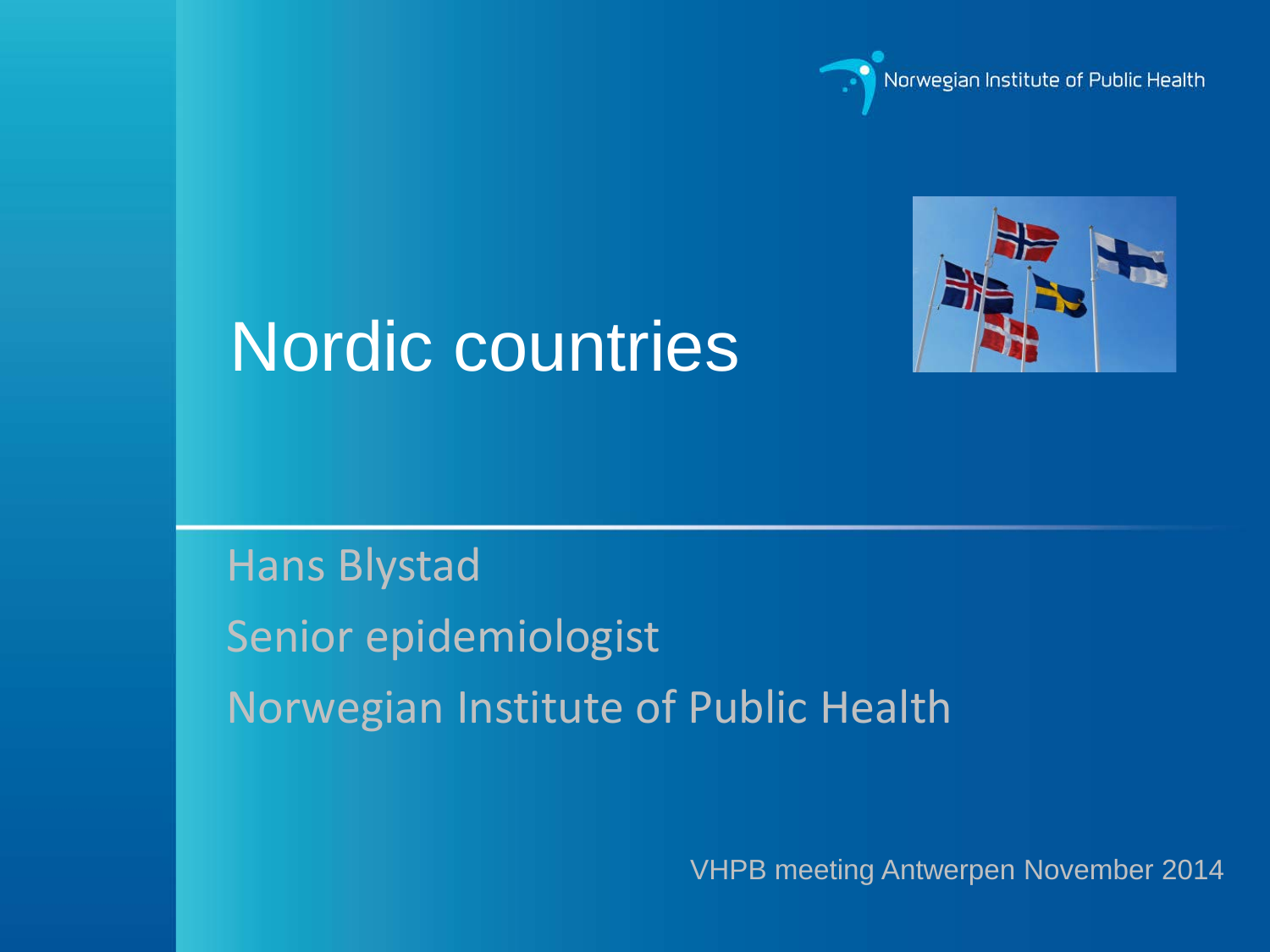## Hepatitis B (acute, chronic and unknown) Nordic countries 2006-2012



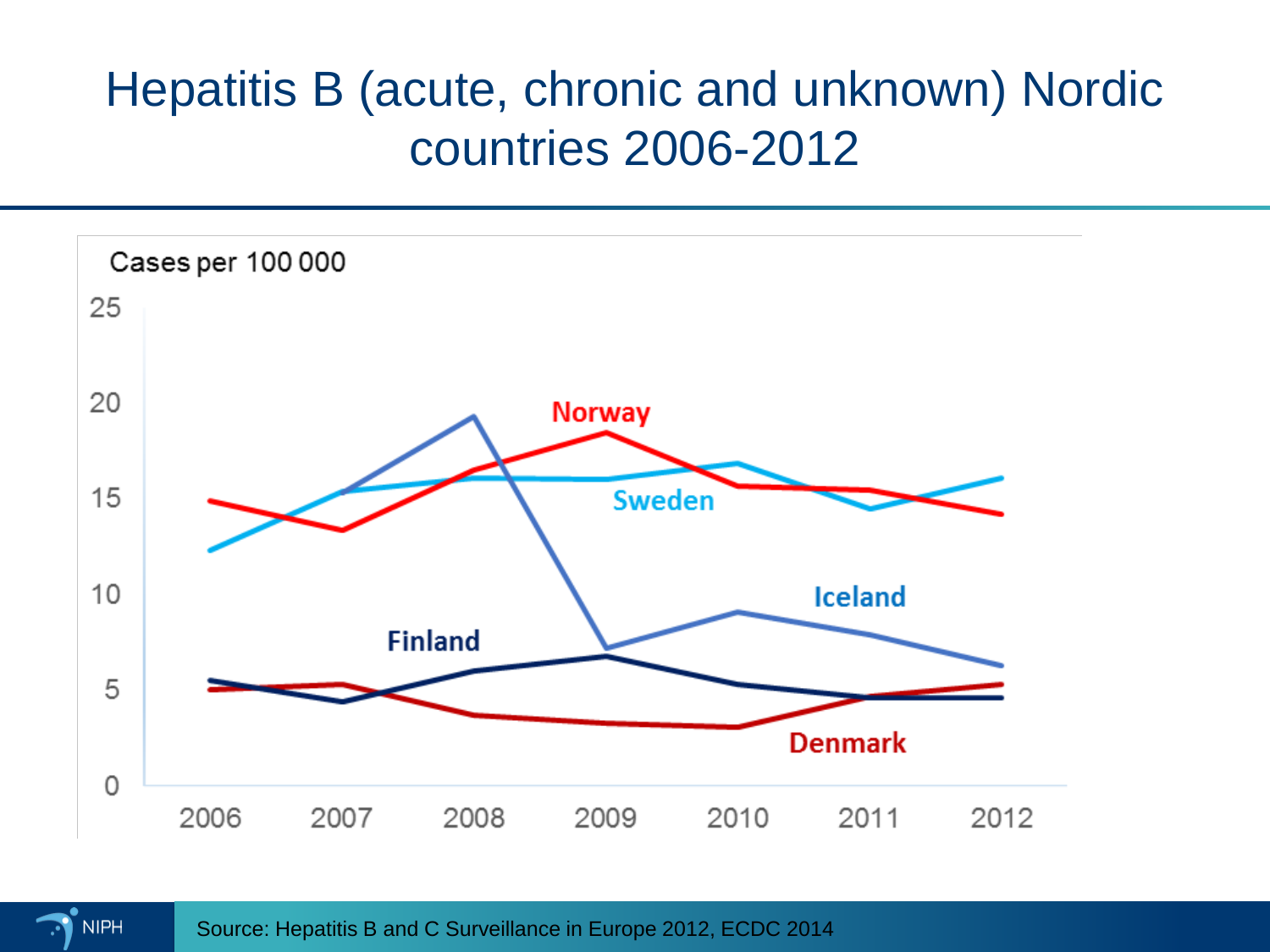#### Number of reported acute hepatitis B cases per 100 000 population in EU/ EEA countries, 2012



**NIPH** 

From: Hepatitis B and C Surveillance in Europe 2012, ECDC 2014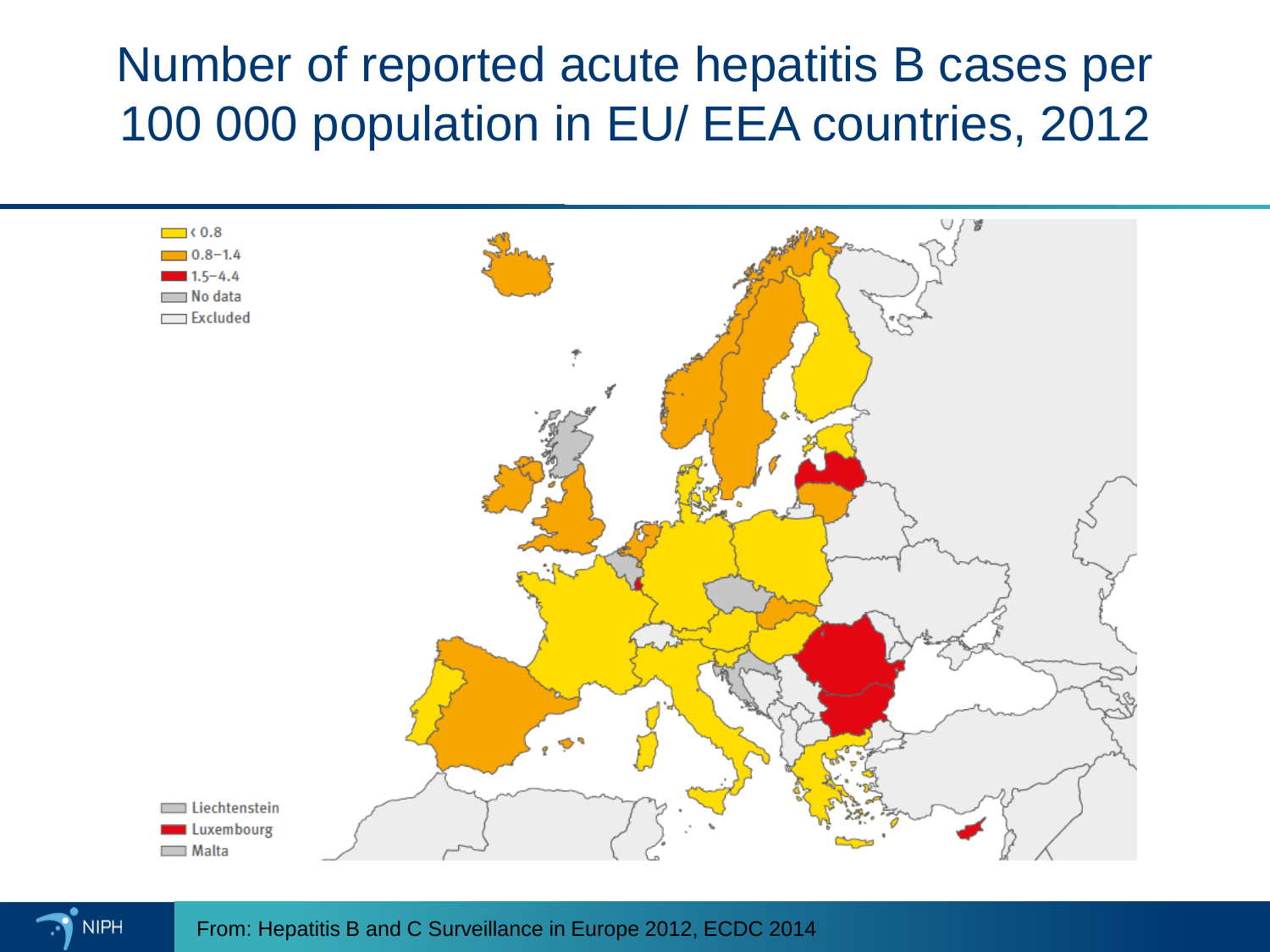#### Number of reported chronic hepatitis B cases per 100 000 population in EU/ EEA countries, 2012



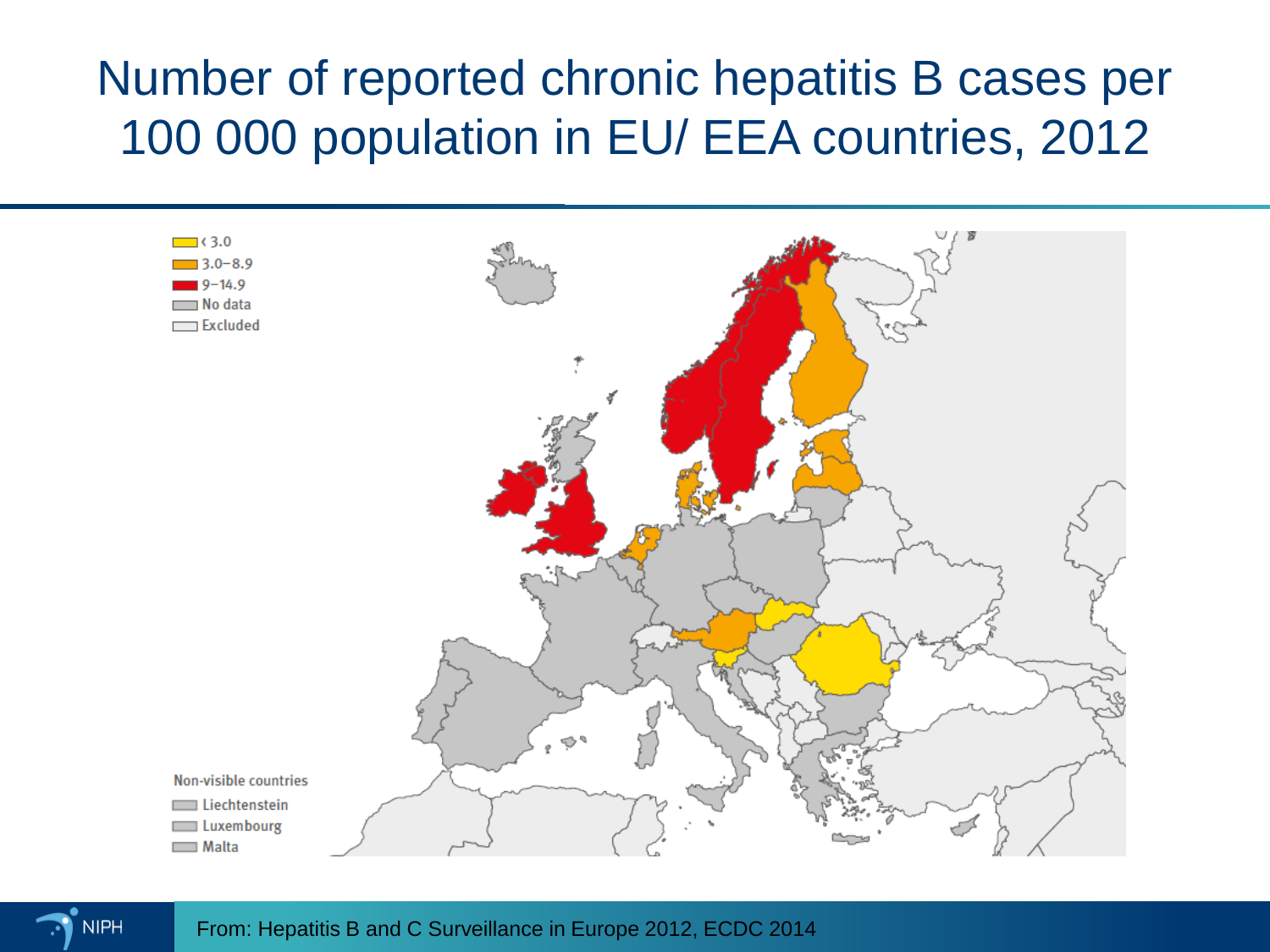#### Number of reported acute hepatitis B in the Barents- and Baltic sea region 1999-2013



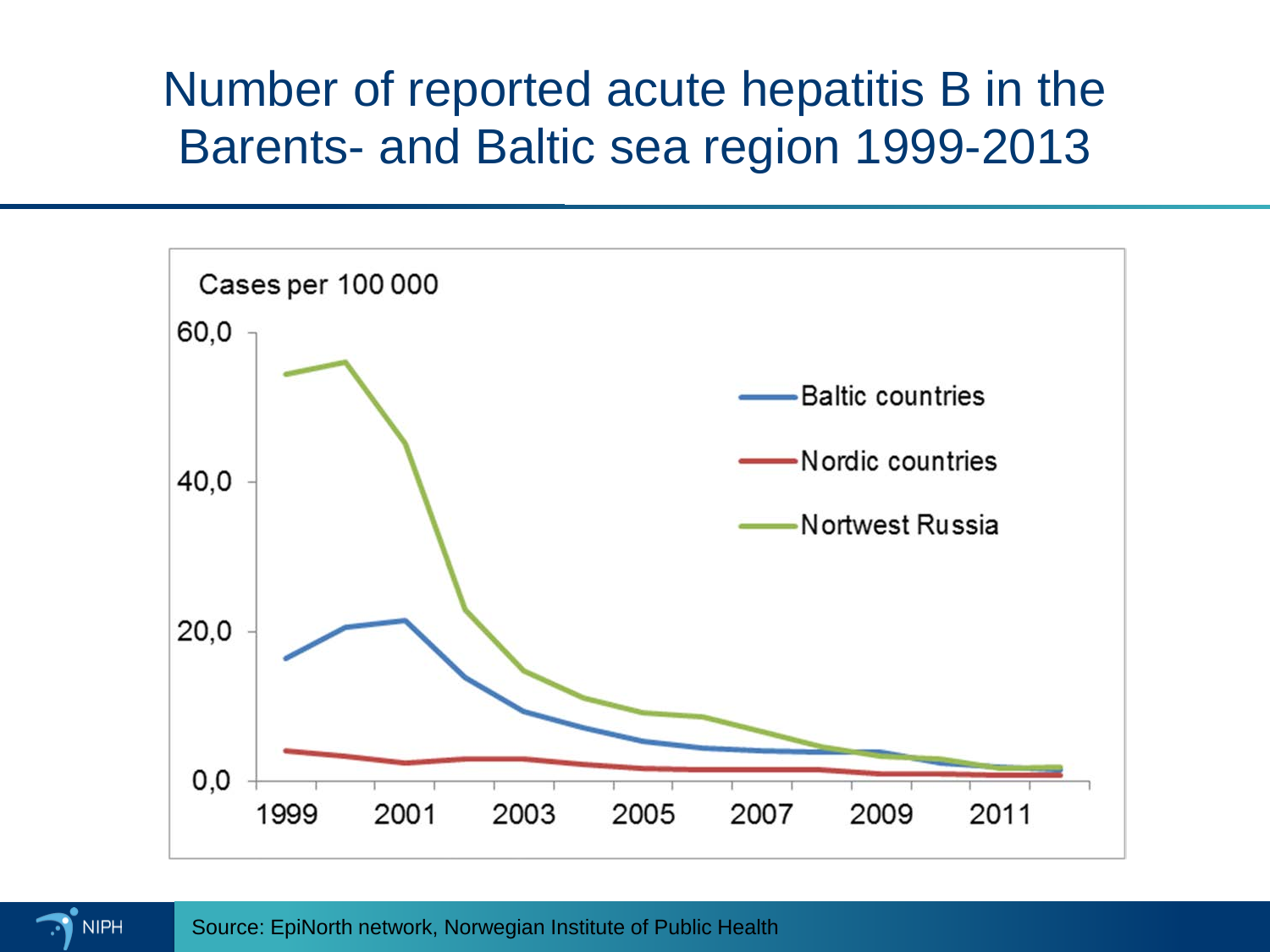# Selective hepatitis B in the Nordic countries – target groups (2009)

|                                                    | <b>Norway</b> | <b>Sweden</b>  | <b>Denmark</b> | <b>Finland</b> | <b>Iceland</b> |
|----------------------------------------------------|---------------|----------------|----------------|----------------|----------------|
| Contacts carriers (incl. sex partners)             | $\sf X$       | $\sf X$        | $\sf X$        | $\sf X$        | X              |
| People who inject drugs                            | $\sf X$       | $\sf X$        | $\sf X$        | $\sf X$        | $\sf X$        |
| Men who have sex with men                          | $\sf X$       | $\sf X$        | X              |                |                |
| Sex workers                                        | $\sf X$       |                |                | $\sf X$        |                |
| <b>Migrants</b>                                    | $\sf X$       | $\sf X$        | $\sf X$        |                |                |
| People with liver disease                          | $\sf X$       |                | $\sf X$        |                |                |
| Hemophiliacs                                       | $\sf X$       | $\sf X$        | $\sf X$        | $\sf X$        | $\sf X$        |
| Children in day care centres with chronic carriers | $\sf X$       | $\sf X$        | $\sf X$        |                | $\sf X$        |
| Downs syndrome                                     | $\sf X$       |                | $\sf X$        |                |                |
| Patients on dialysis                               | $\sf X$       | $\sf X$        |                |                | $\sf X$        |
| <b>Health care students</b>                        | $\sf X$       |                |                | $\sf X$        |                |
| <b>Prions inmates</b>                              |               | X              |                |                |                |
| Health care workers                                | $\sf X$       | $\overline{X}$ | $\sf X$        | $\sf X$        | X              |

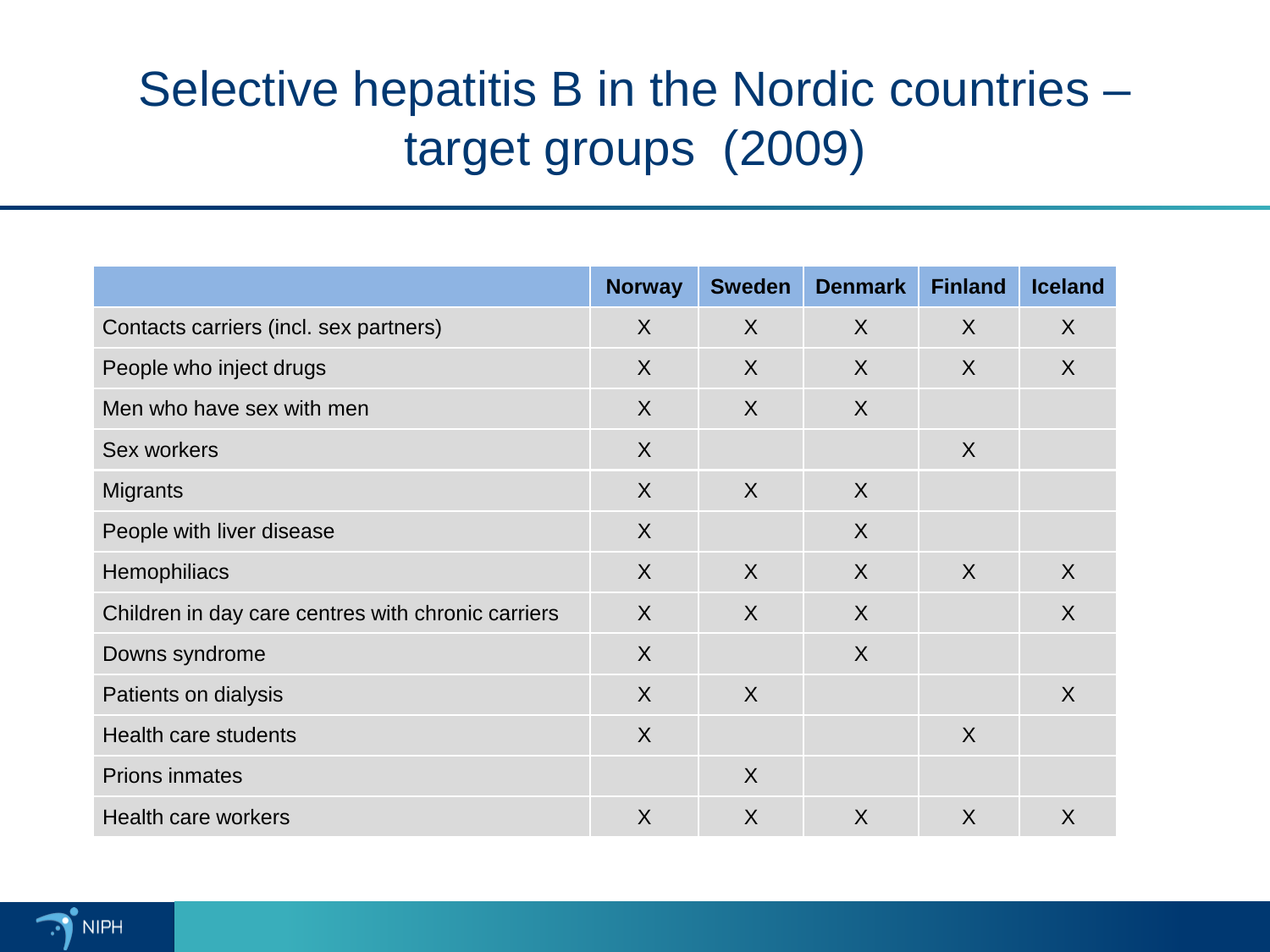

#### Sweden

- Ministry of Health and Social Affairs decides which vaccines should be included in children vaccination program. The decision are based on recommendations from The National Board of Health and Welfare and the authority also consults other authorities and experts in this work
- Immunization program financed by regional authorities (counties)
- Half of the 20 counties have introduced universal hepatitis B vaccination in the children vaccination program, including Stockholm 2013
- Recommendation to introduce hepatitis B nationally, a decision will be made by the Ministry in 2015
- No immediate plans for a national strategy hepatitis plan.

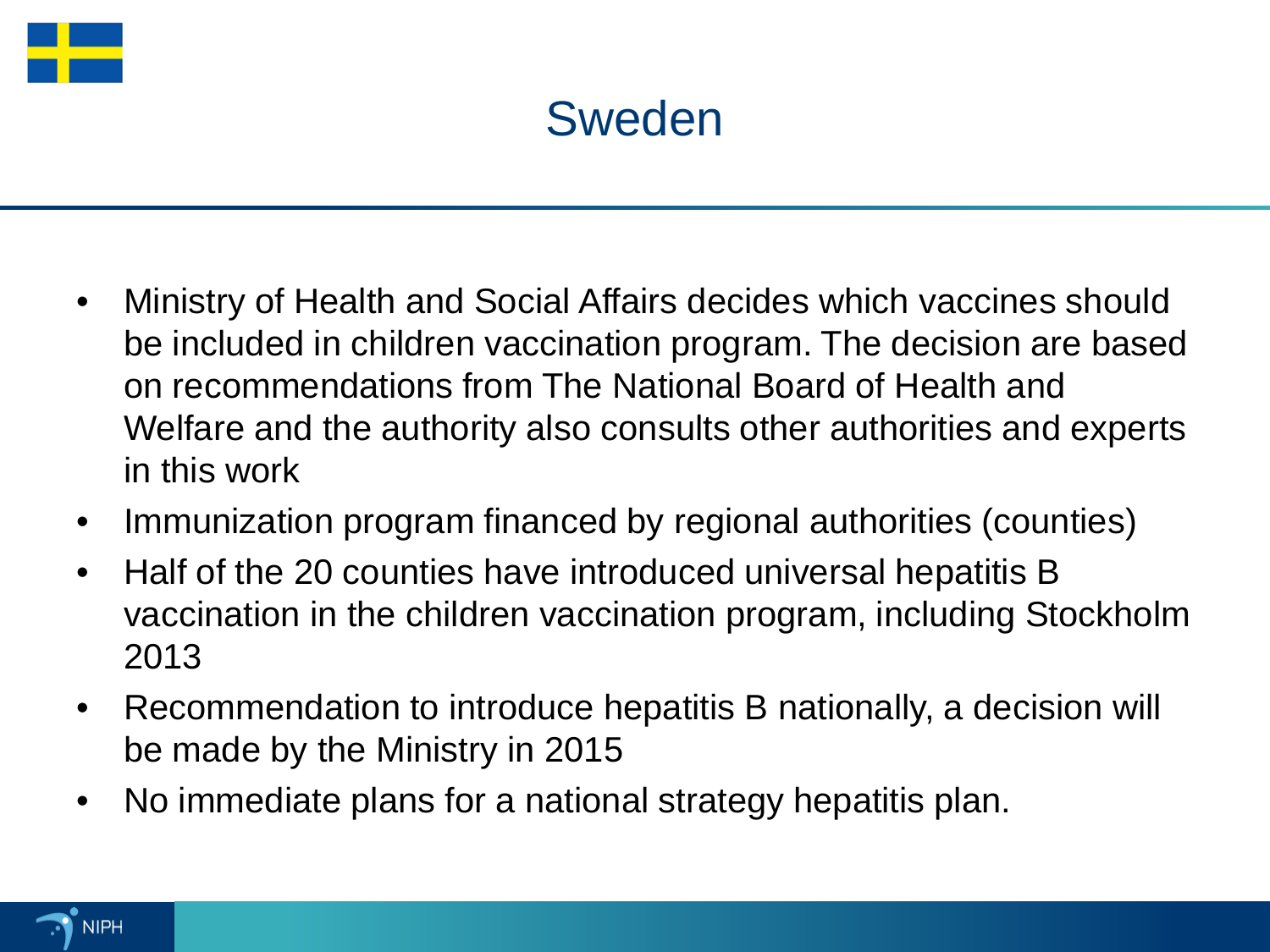

# Finland

- Ministry of Social Affairs and Health and decides which vaccines should be included in children vaccination program. The decision are based on recommendations from The National Institute for Health and Welfare and advisory group. Financed by the state.
- Working group at The National Institute for Health and Welfare to assess hepatitis B vaccination, report expected 2016
- No immediate plans for a national strategy hepatitis plan.

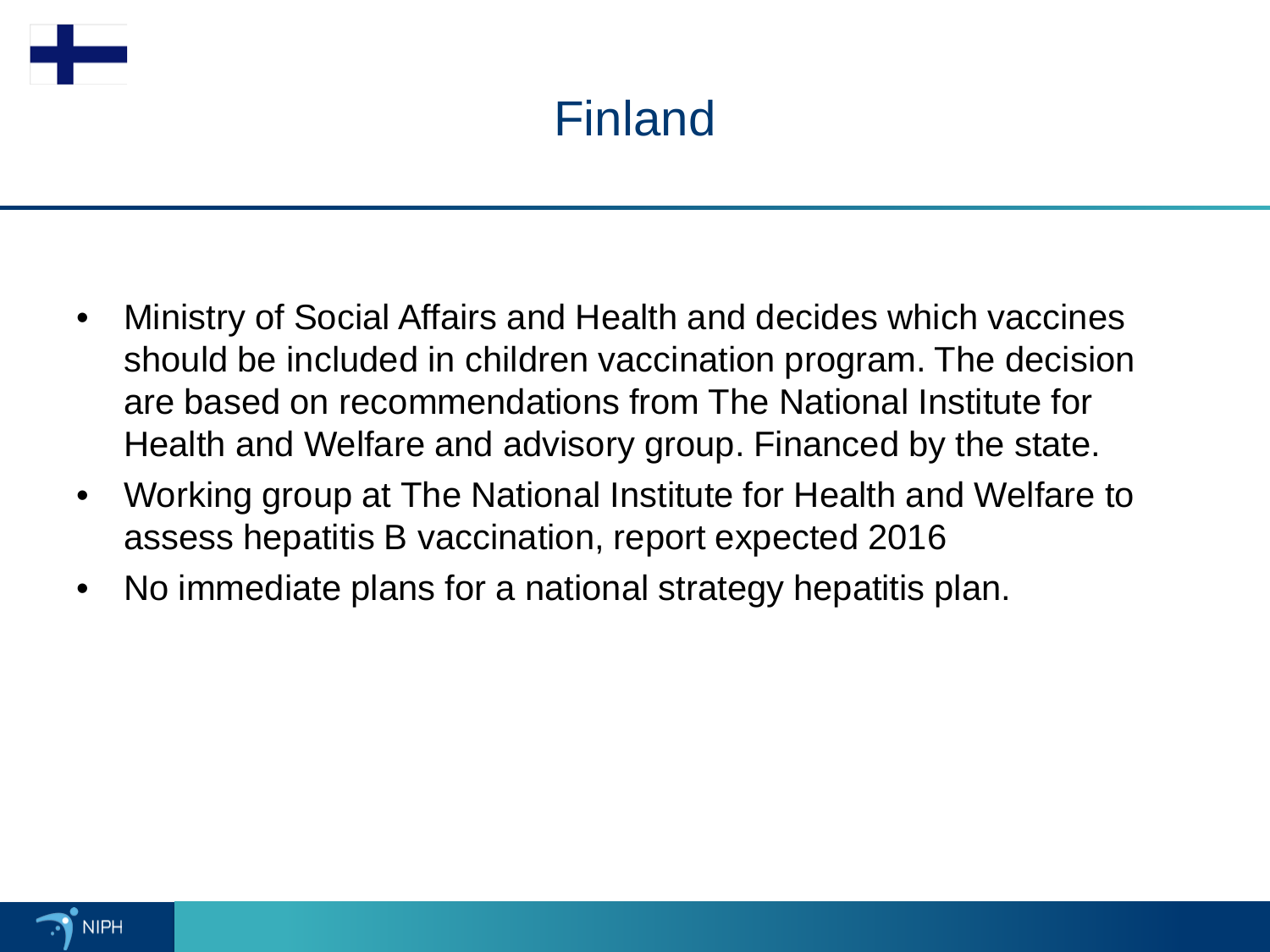

# **Denmark**

- Childhood vaccination programme is regulated by ordinance from Danish Health and Medicines Authority following recommendation from expert group. Financed by the state.
- Universal hepatitis B vaccination introduced temporarily in January 2014 as hexa-valent vaccine due to manufacturing problem with the normal penta-valent vaccine
- No plans to continue with hexa-valent vaccine when back to normal production.
- No immediate plans for a national strategy hepatitis plan.

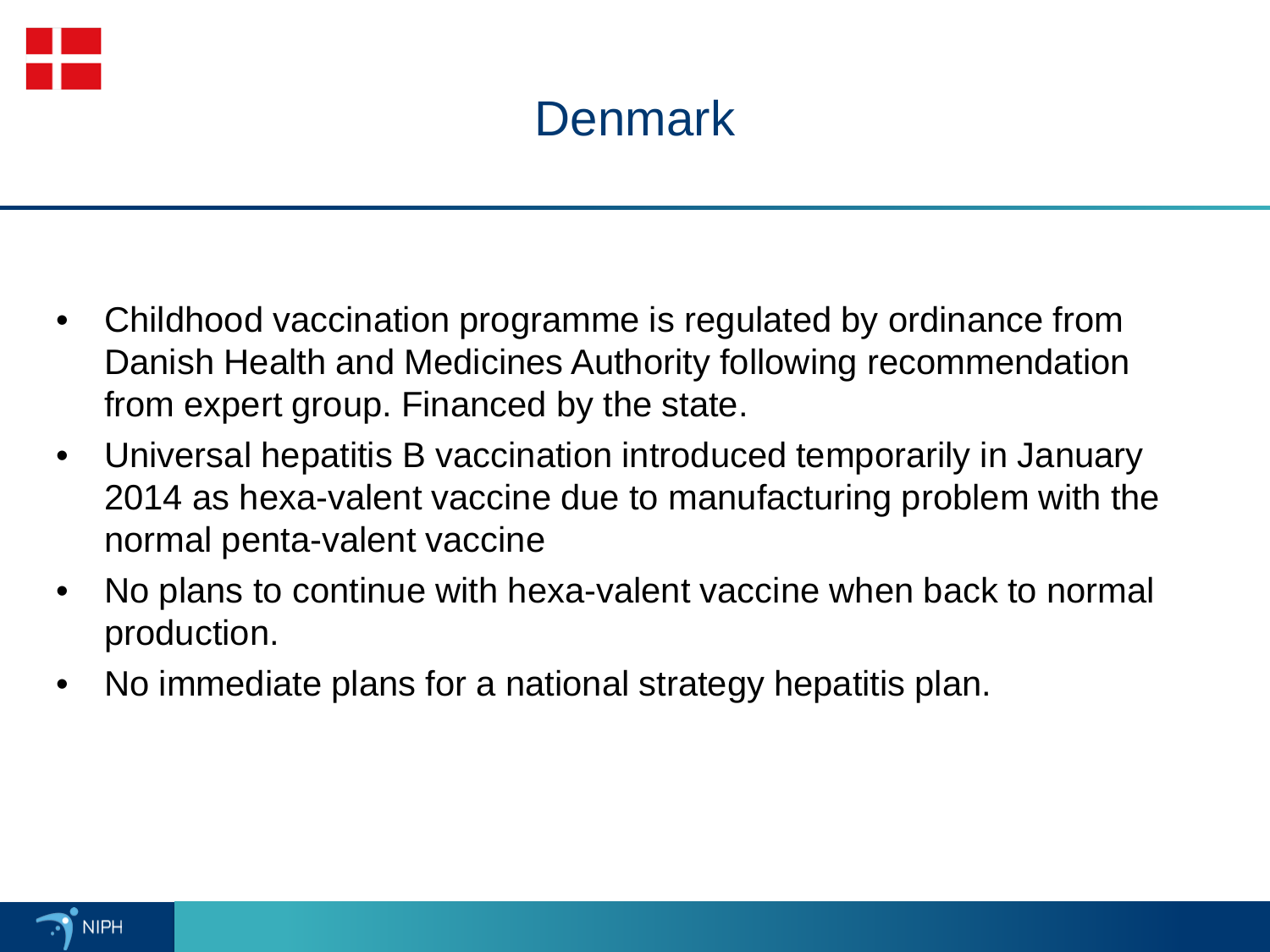

# Iceland

- Ministry of Welfare decides which vaccines should be included in children vaccination program following recommendation from Directorate of Health. Financed by the state.
- No immediate plans to introduce universal hepatitis, last discussed in 2012,
- No immediate plans for a national strategy hepatitis plan.

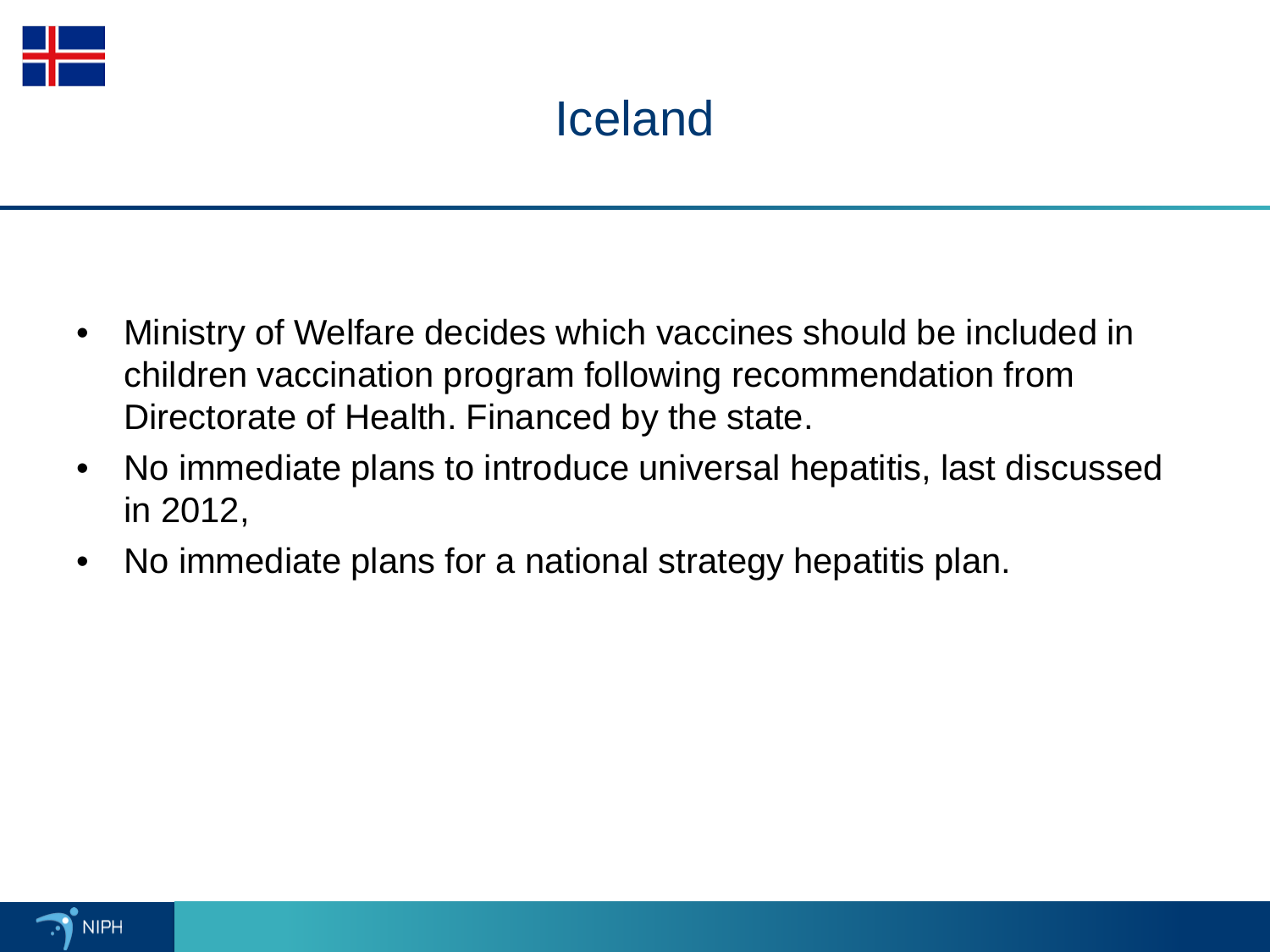

#### **Norway**

- Childhood vaccination programme is regulated by legislation from the Ministry for Health and Social welfare following recommendation from the Norwegian Institute of Public Health. Financed by state.
- No National Immunization Advisory Group
- Hepatitis B vaccination in the Childhood vaccination programme only for children of migrant parents
- Universal vaccination and universal antenatal screening recommended in a report published in January 2008 by the Norwegian Institute of Public Health
- Still no universal antenatal screening of pregnant women (2014)
- Still no universal hepatitis B vaccination or extended selective vaccination
- National strategy plan for hepatitis will be finished autumn 2015, with probably renewed recommendation for universal hepatitis B vaccination
- Vaccination guidance for occult hepatitis B (OHB) and anti-HBc alone positivity published summer 2014